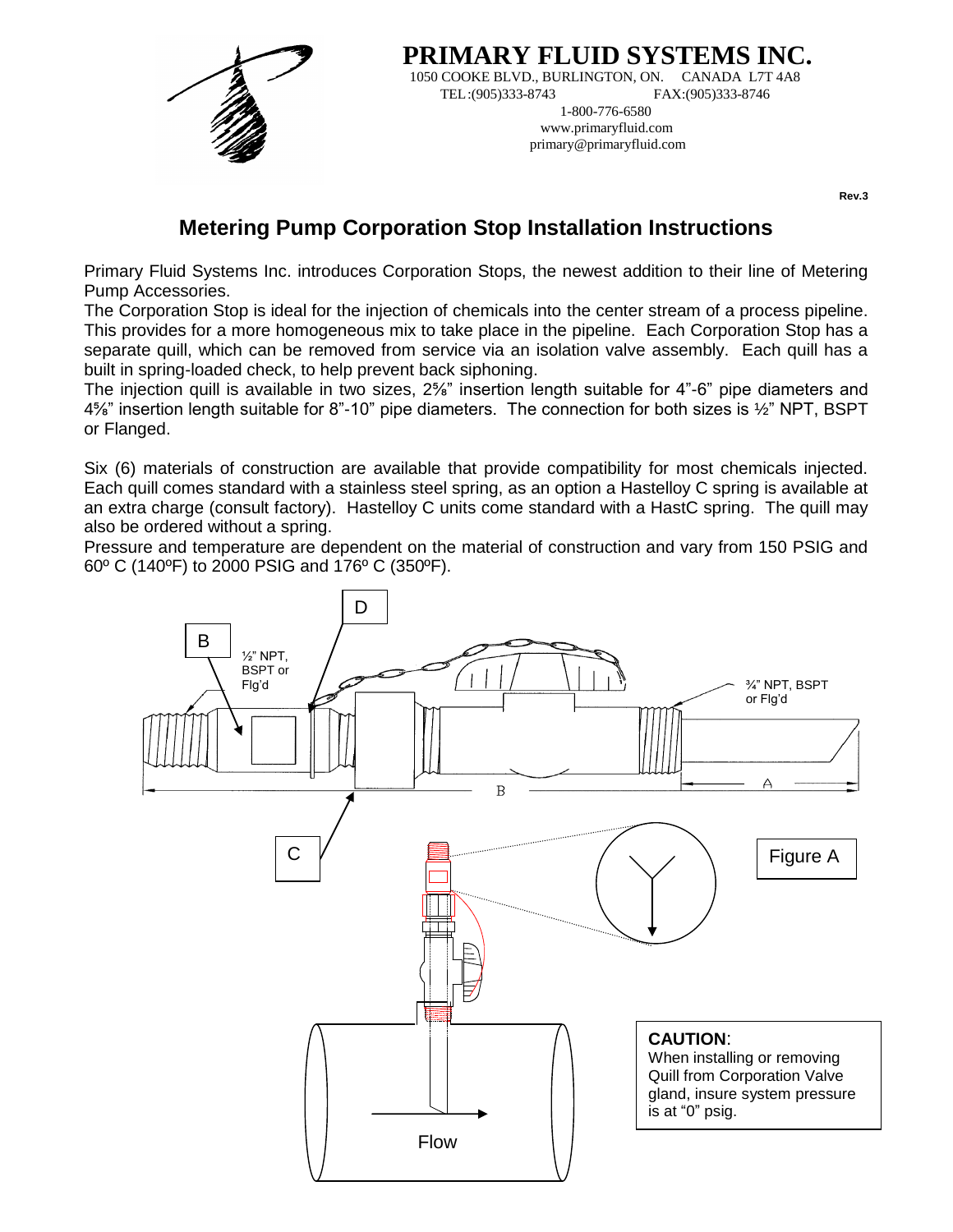# *PRIOR TO INSTALLATION, MAKE SURE ALL FITTINGS AND VALVE UNION NUTS ARE TIGHT.*

# **CORPORATION STOPS VALVE ASSEMBLY INSTALLATION**

- 1) Install the Corporation Stop Valve assembly using the appropriate piping compound and PTFE tape.
- 2) All Corporation Stops come standard with a spring assisted injection quill. It is recommended, however, if you order a unit without a spring that the unit be installed in the process line at a 6 o'clock position. This will assist in the check valve seating.
- 3) 2⅝" insertion length quills are suitable for 4"-6" pipe diameters. Pipe sizes smaller than 4", the quill can be trimmed so that the injection quill is in the centerline of the process pipe. 4<sup>5</sup>/<sub>8</sub>" insertion length quills are suitable for 8"-10" pipe diameters.
- 4) See Fig. A (previous page). Install the valve assembly in the process line so that the stamped arrow in the injection quill body is facing downstream. This positions the angle face of the quill into the process stream, increasing the dispersion of the chemical into the process fluid.

# **SAFETY PRECAUTION:**

Always ensure system pressure is at "0" psig before unthreading Quill from Corporation Stop gland. Always wear protective clothing and face shield working on chemical metering pumps and accessories.

#### **Removal of injection Quill from Corporation Stop for Service.**

1. Slowly unthread the injection quill counter clockwise (B) from the gland (C), (see figure A), making sure not to unthread gland or the union fittings on the valve.

#### **CAUTION:**

Loosening the gland fitting or the union nuts on the valve may result in a hazardous situation where pressurized fluids or chemical may be released, which could cause serious injury or damage.

- 2. Once the quill has been unthreaded, slowly withdraw the injection quill out of the gland (C), using a twisting action to ease the quill out of the gland. Withdraw the quill until the chain is almost taught or the Blue and/or Mark indicator on the quill becomes visible at the gland.
- 3. Turn the handle to close the ball valve, which will isolate the process line.

# **CAUTION:**

Completely removing the injection quill without closing the isolation valve will result in a hazardous situation where pressurized fluids or chemical may be released, which could cause serious injury or damage.

4. Continue to remove the injection quill once the valve has been closed.

# **Re-installation of injection Quill into Corporation Stop for Service.**

- 1. Always ensure the safety chain is properly attached (D). Failure to do so can allow for the quill to be removed without closing the valve and can result in injury or damage.
- 2. Insert injection quill (B) into the gland (C), using a twisting action to ease the quill into the gland. Continue to insert the quill until it stops and rests up against the ball of the valve.
- 3. Securely holding the quill, slowly turn the handle to open the ball valve.
- 4. Continue to insert quill body into the gland. Once the threaded section of the quill reaches the gland, thread the quill body (B) clockwise into the gland (C) by hand until snug. Using a  $\frac{7}{8}$ " wrench, tighten down the quill body so that no more than 2 (two) threads show on the quill body. This will insure a good seal for the quill.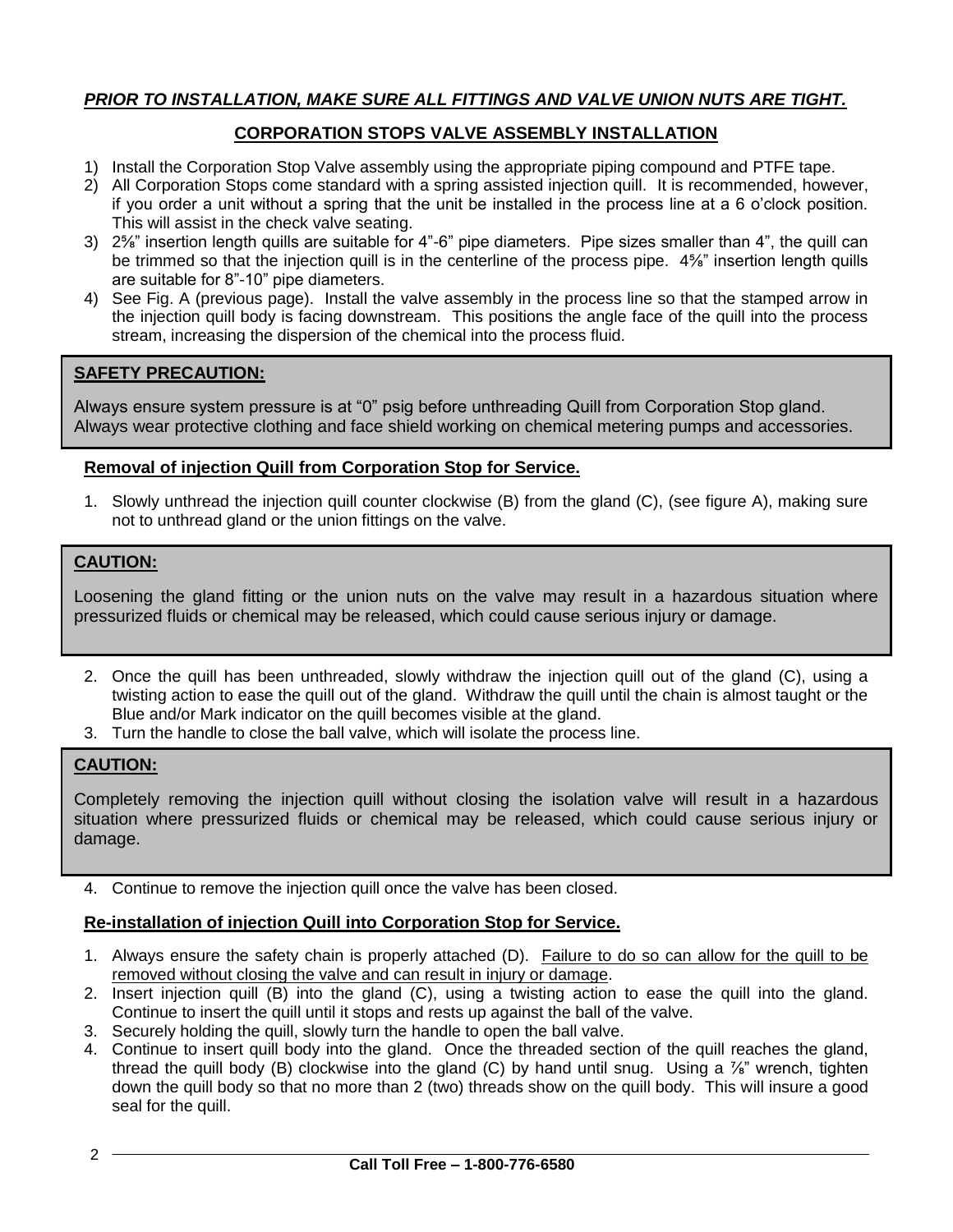